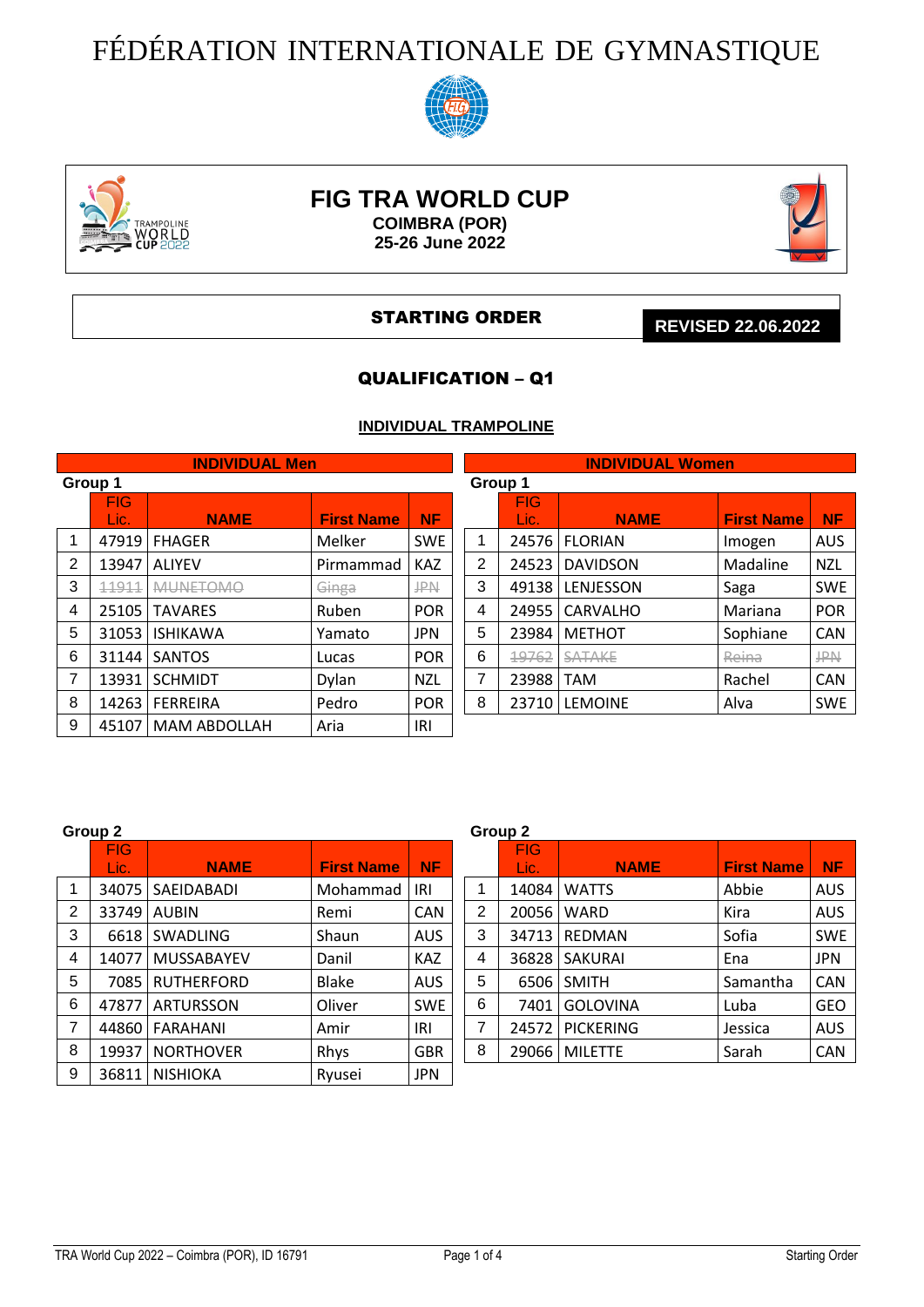```
(cont. IND)
```
#### **Group 3 Group 3** FIG Lic. **NAME First Name NF** FIG Lic. **NAME First Name NF** 1 | 7045 | ABREU | Diogo | POR | | 1 | 8687 | SJOEBERG | Lina | SWE 2 | 17560 | FUJITA | Ryunosuke | JPN | | 2 | 36228 | OVCARUKA | Darja | LAT 3 | 29267 | CHARTIER | Jeremy | CAN | | 3 | 33999 | TANAKA | Saki | JPN 4 | 22887 | LINDQVIST | Niklas | SWE | | 4 | 25106 | CORREIA | Sofia | POR 5 | 54338 | HOSSEINI | Seyedamirhossein | IRI | | 5 | 6996 | DOIHATA | Chisato | JPN 6 36681 LAIDLAW Reegan NZL | 6 31110 MARIANITO NUNES Catarina POR 7 31393 PERZAMANOS Zak GBR 7 37878 MAHSUDOVA Seljan AZE 8 | 15377 | STIRLING | Trevor | CAN | | 8 | 13682 | MAIOR | Ingrid | POR

# **SYNCHRONIZED TRAMPOLINE**

|                |          | <b>SYNCHRO Men</b> |                   |            |                          |                    | <b>SYNCHRO Women</b>   |                   |            |
|----------------|----------|--------------------|-------------------|------------|--------------------------|--------------------|------------------------|-------------------|------------|
|                | Group 1  |                    |                   |            |                          | Group 1            |                        |                   |            |
|                | FIG Lic. | <b>NAME</b>        | <b>First Name</b> | <b>NF</b>  |                          | <b>FIG</b><br>Lic. | <b>NAME</b>            | <b>First Name</b> | <b>NF</b>  |
| $\mathbf{1}$   | 47877    | <b>ARTURSSON</b>   | Oliver            | <b>SWE</b> | $\mathbf{1}$             | 14084              | <b>WATTS</b>           | Abbie             | <b>AUS</b> |
|                | 47919    | <b>FHAGER</b>      | Melker            |            |                          | 20056              | <b>WARD</b>            | Kira              |            |
| $\overline{2}$ | 11911    | <b>MUNETOMO</b>    | Ginga             | <b>JPN</b> | $\overline{\mathcal{L}}$ | 25106              | <b>CORREIA</b>         | Sofia             | POR        |
|                | 31053    | <b>ISHIKAWA</b>    | Yamato            |            |                          | 13682              | <b>MAIOR</b>           | Ingrid            |            |
| 3              | 14077    | MUSSABAYEV         | Danil             | KAZ        | 3                        | 24955              | CARVALHO               | Mariana           | <b>POR</b> |
|                | 13947    | <b>ALIYEV</b>      | Pirmammad         |            |                          | 31110              | <b>MARIANITO NUNES</b> | Catarina          |            |
| 4              | 7045     | ABREU              | Diogo             | <b>POR</b> | 4                        | 23984              | <b>METHOT</b>          | Sophiane          | CAN        |
|                | 14263    | <b>FERREIRA</b>    | Pedro             |            |                          | 29066              | <b>MILETTE</b>         | Sarah             |            |
| 5              | 13931    | <b>SCHMIDT</b>     | Dylan             | <b>NZL</b> | 5                        | 24572              | <b>PICKERING</b>       | Jessica           | <b>AUS</b> |
|                | 36681    | LAIDLAW            | Reegan            |            |                          | 24576              | <b>FLORIAN</b>         | Imogen            |            |
| 6              | 31144    | <b>SANTOS</b>      | Lucas             | <b>POR</b> | 6                        | 8687               | <b>SJOEBERG</b>        | Lina              | <b>SWE</b> |
|                | 25105    | <b>TAVARES</b>     | Ruben             |            |                          | 23710              | <b>LEMOINE</b>         | Alva              |            |
| 7              | 36811    | <b>NISHIOKA</b>    | Ryusei            | <b>JPN</b> | $\overline{7}$           | 6506               | <b>SMITH</b>           | Samantha          | CAN        |
|                | 17560    | <b>FUJITA</b>      | Ryunosuke         |            |                          | 23988              | <b>TAM</b>             | Rachel            |            |
| 8              | 29267    | <b>CHARTIER</b>    | Jeremy            | CAN        | 8                        | 33999              | <b>TANAKA</b>          | Saki              | <b>JPN</b> |
|                | 33749    | <b>AUBIN</b>       | Remi              |            |                          | 36828              | <b>SAKURAI</b>         | Ena               |            |
|                |          |                    |                   |            | 9                        | 6996               | <b>DOIHATA</b>         | Chisato           | <b>JPN</b> |

19762 SATAKE Reina

34185 TAMPER Salla

10 41897 ERAEHEIMO Reea FIN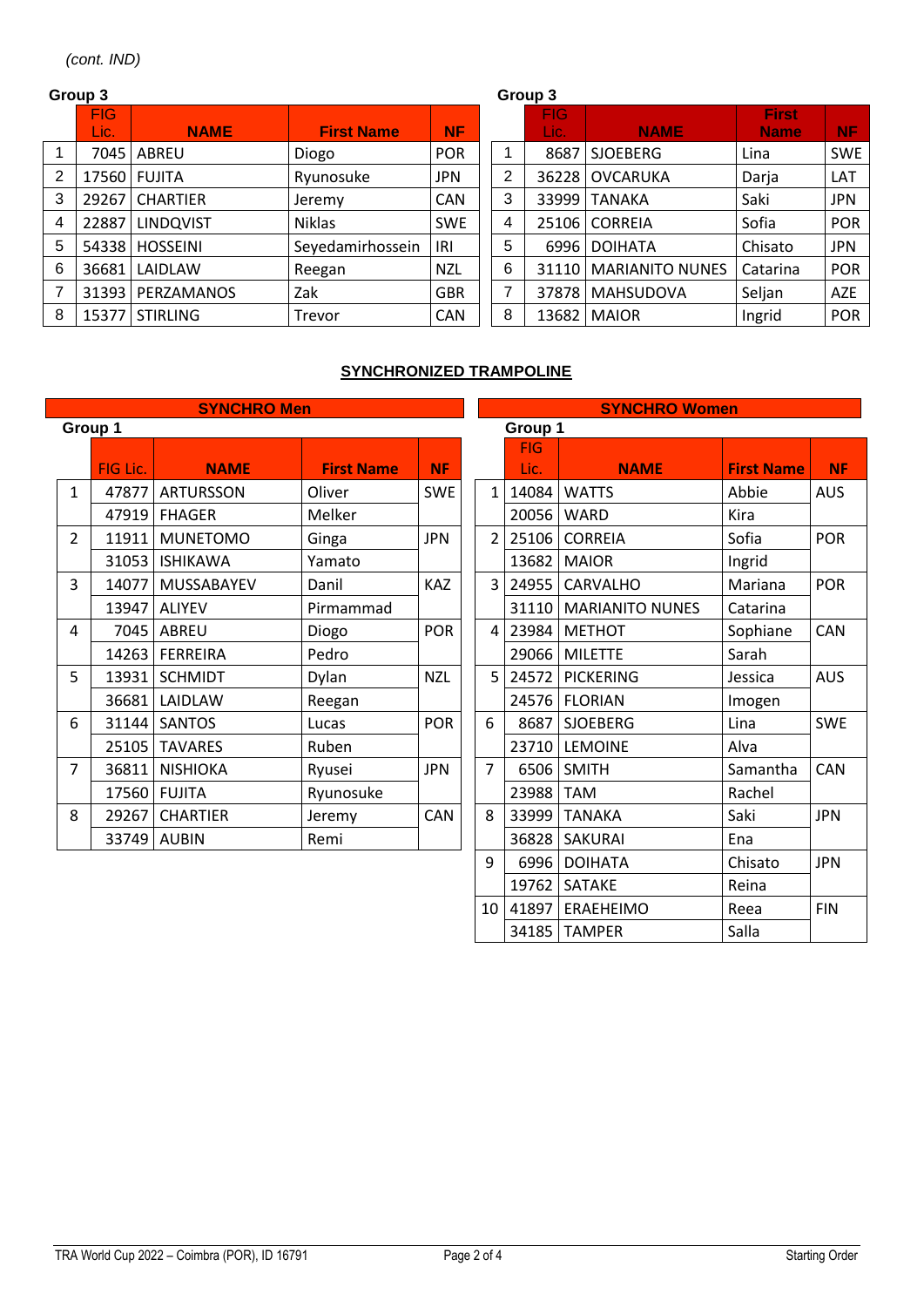### **TUMBLING**

|                |         | <b>TUMBLING Men</b> |         |            |                |                |
|----------------|---------|---------------------|---------|------------|----------------|----------------|
|                | Group 1 |                     |         |            |                | Group 1        |
|                | FIG     | <b>NAME</b>         |         |            |                | F              |
|                | Lic.    | <b>NF</b>           |         | L          |                |                |
| 1              |         | 52263 VANTAGGIATO   | Tommaso | <b>POR</b> | 1              | 42             |
| $\overline{2}$ |         | 42867   HAJIZADA    | Adil    | AZE        | $\overline{2}$ | 34             |
| 3              | 44998   | <b>ANTONIO</b>      | Asser   | <b>ANG</b> | 3              | 1 <sup>c</sup> |
| 4              |         | 36004   PEDERSEN    | Mitchel | CAN        | 4              | 36             |
| 5              | 42718   | <b>PALMA</b>        | Andre   | <b>POR</b> | 5              | 41             |
| 6              | 25088   | <b>PESO</b>         | Vasco   | <b>POR</b> | 6              | 46             |
| $\overline{7}$ | 51014   | <b>LUACUTI</b>      | Anibal  | ANG        | $\overline{7}$ | 42             |
| 8              | 32844   | <b>ALIYEV</b>       | Tofig   | <b>AZE</b> | 8              | 42             |
|                |         |                     |         |            |                |                |

|                                                    |            | <b>TUMBLING Men</b> |                                |            |       | <b>TUMBLING Women (*)</b> |                       |                   |            |  |  |  |  |
|----------------------------------------------------|------------|---------------------|--------------------------------|------------|-------|---------------------------|-----------------------|-------------------|------------|--|--|--|--|
|                                                    | Group 1    |                     |                                |            |       | Group 1                   |                       |                   |            |  |  |  |  |
|                                                    | <b>FIG</b> |                     |                                |            |       | <b>FIG</b>                |                       |                   |            |  |  |  |  |
|                                                    | Lic.       | <b>NAME</b>         | <b>NF</b><br><b>First Name</b> |            |       |                           | <b>NAME</b>           | <b>First Name</b> | <b>NF</b>  |  |  |  |  |
| 1                                                  | 52263      | <b>VANTAGGIATO</b>  | Tommaso                        | <b>POR</b> | 1     |                           | 42736   CASCALHEIRA   | Mariana           | <b>POR</b> |  |  |  |  |
| 2                                                  | 42867      | HAJIZADA            | Adil                           | <b>AZE</b> | 2     |                           | <b>34250   ABADIE</b> | <b>Maelie</b>     | <b>FRA</b> |  |  |  |  |
| 3                                                  | 44998      | <b>ANTONIO</b>      | Asser                          | <b>ANG</b> | 3     | 19455                     | <b>WAMBOTE</b>        | Emilie            | <b>FRA</b> |  |  |  |  |
| 4<br><b>PEDERSEN</b><br>36004                      |            | Mitchel             | <b>CAN</b>                     | 4          | 36838 | <b>SUGIURA</b>            | Yumena                | <b>JPN</b>        |            |  |  |  |  |
| 5<br>42718<br><b>PALMA</b>                         |            | Andre               | <b>POR</b>                     | 5          | 41983 | DUMITRU-MARIN             | Maelle                | <b>FRA</b>        |            |  |  |  |  |
| 6                                                  | 25088      | <b>PESO</b>         | Vasco                          | <b>POR</b> | 6     | 46347                     | <b>GRACIO</b>         | <b>Ines</b>       | <b>POR</b> |  |  |  |  |
| 7<br>Anibal<br><b>LUACUTI</b><br>51014             |            |                     |                                | ANG        | 7     | 42708                     | <b>GIRAO</b>          | Matilde           | <b>POR</b> |  |  |  |  |
| 8<br><b>Tofig</b><br>AZE<br>32844<br><b>ALIYEV</b> |            |                     |                                |            |       | 42557                     | <b>PINTO</b>          | Francisca         | <b>POR</b> |  |  |  |  |
|                                                    |            |                     |                                |            | 9     |                           | 49648   WATANABE      | Kotomi            | <b>JPN</b> |  |  |  |  |

#### **Group 2**

|                | <b>FIG</b> |                    |                   |            |
|----------------|------------|--------------------|-------------------|------------|
|                | Lic.       | <b>NAME</b>        | <b>First Name</b> | <b>NF</b>  |
| 1              |            | 41622 DURIEZ       | Axel              | <b>FRA</b> |
| $\overline{2}$ |            | 29732 SARAIVA      | Joao              | POR        |
| 3              |            | 21671   MATAYOSHI  | Kento             | <b>JPN</b> |
| 4              |            | 23892 KUSAGAYA     | Takeshi           | <b>JPN</b> |
| 5              |            | 45013   SACUPUEPUA | Pedro             | ANG        |
| 6              | 8038       | <b>MALKIN</b>      | Mikhail           | <b>AZE</b> |
| 7              |            | 45005   MAGALHAES  | Repene            | ANG        |

# **DOUBLE MINI-TRAMPOLINE**

|   |                    | <b>DOUBLE MINI-TRAMPOLINE Men</b> |                   |            |                                       |                    | <b>DOUBLE MINI-TRAMPOLINE Women</b> |                   |            |  |
|---|--------------------|-----------------------------------|-------------------|------------|---------------------------------------|--------------------|-------------------------------------|-------------------|------------|--|
|   | Group 1            |                                   |                   |            |                                       | Group 1            |                                     |                   |            |  |
|   | <b>FIG</b><br>Lic. | <b>NAME</b>                       | <b>First Name</b> | <b>NF</b>  |                                       | <b>FIG</b><br>Lic. | <b>NAME</b>                         | <b>First Name</b> | <b>NF</b>  |  |
| 1 | 51014              | <b>LUACUTI</b>                    | Anibal            | ANG        |                                       | 44655              | <b>CARVALHO</b>                     | Maria             | POR        |  |
| 2 | 28980              | <b>DODD</b>                       | Gavin             | <b>CAN</b> | 2                                     | 36608              | <b>NEL</b>                          | Kayla             | <b>AUS</b> |  |
| 3 | 45013              | SACUPUEPUA                        | Pedro             | <b>ANG</b> | 3                                     | 8687               | <b>SJOEBERG</b>                     | Lina              | <b>SWE</b> |  |
| 4 | 34075              | SAEIDABADI                        | Mohammad          | IRI        | 4                                     | 42720              | <b>GAGO</b>                         | Diana             | POR        |  |
| 5 | 44998              | <b>ANTONIO</b>                    | Asser             | ANG        | 5                                     | 34185              | <b>TAMPER</b>                       | Salla             | <b>FIN</b> |  |
| 6 | 24205              | <b>FRANCO</b>                     | David             | <b>ESP</b> | 6                                     | 17524              | <b>THOMAS</b>                       | <b>Braida</b>     | <b>AUS</b> |  |
| 7 | 35826              | <b>FERNANDES</b>                  | Diogo             | <b>POR</b> | 7<br>37220<br><b>ABRANTES</b><br>Rita |                    |                                     |                   |            |  |
| 8 | 18168              | <b>SAMPAIO</b><br><b>ROMAO</b>    | Tiago             | <b>POR</b> | 8                                     | 24559              | <b>HAGARTY</b>                      | Carina            | <b>AUS</b> |  |
| 9 | 44860              | FARAHANI                          | Amir              | IRI        | 9                                     | 23760              | <b>DIBB</b>                         | Bronwyn           | <b>NZL</b> |  |
|   | Group 2            |                                   |                   |            | Group 2                               |                    |                                     |                   |            |  |

|   | <b>FIG</b> |                  |                   |            |  |   | <b>FIG</b> |                  |                   |            |
|---|------------|------------------|-------------------|------------|--|---|------------|------------------|-------------------|------------|
|   | Lic.       | <b>NAME</b>      | <b>First Name</b> | <b>NF</b>  |  |   | Lic.       | <b>NAME</b>      | <b>First Name</b> | <b>NF</b>  |
|   | 24340      | OLEDAL           | Linus             | <b>SWE</b> |  | 1 | 24204      | <b>RODRIGUEZ</b> | Melania           | <b>ESP</b> |
| 2 | 49922      | <b>MCLEOD</b>    | Leuca             | <b>AUS</b> |  | 2 | 42491      | MELIN            | Clara             | <b>SWE</b> |
| 3 | 33800      | <b>BRENNER</b>   | Adin              | <b>CAN</b> |  | 3 | 45517      | <b>METHERAL</b>  | Hannah            | CAN        |
| 4 | 36004      | <b>PEDERSEN</b>  | Mitchel           | <b>CAN</b> |  | 4 | 43009 NEL  |                  | Keara             | <b>AUS</b> |
| 5 | 24952      | <b>FELIX</b>     | Joao              | <b>POR</b> |  | 5 | 25087      | <b>GUIDO</b>     | Sara              | POR        |
| 6 | 45005      | <b>MAGALHAES</b> | Repene            | ANG        |  | 6 | 36005      | <b>PHANEUF</b>   | Zoe               | CAN        |
| 7 | 45107      | MAM ABDOLLAH     | Aria              | IRI        |  | 7 | 35300      | <b>DODD</b>      | Kristina          | CAN        |
| 8 | 54338      | <b>HOSSEINI</b>  | Seyedamirhossein  | <b>IRI</b> |  | 8 | 28983      | <b>BROWN</b>     | Hannah            | CAN        |
| 9 | 33798      | CABRAL           | Diogo             | <b>POR</b> |  |   |            |                  |                   |            |

|                |            | <b>DOUBLE MINI-TRAMPOLINE Women</b> |                   |            |
|----------------|------------|-------------------------------------|-------------------|------------|
|                | Group 1    |                                     |                   |            |
|                | <b>FIG</b> |                                     |                   |            |
|                | Lic.       | <b>NAME</b>                         | <b>First Name</b> | <b>NF</b>  |
| 1              | 44655      | <b>CARVALHO</b>                     | Maria             | <b>POR</b> |
| $\overline{2}$ | 36608      | <b>NEL</b>                          | Kayla             | <b>AUS</b> |
| 3              | 8687       | <b>SJOEBERG</b>                     | Lina              | <b>SWE</b> |
| 4              | 42720      | <b>GAGO</b>                         | Diana             | <b>POR</b> |
| 5              | 34185      | <b>TAMPER</b>                       | Salla             | <b>FIN</b> |
| 6              | 17524      | <b>THOMAS</b>                       | <b>Braida</b>     | <b>AUS</b> |
| $\overline{7}$ | 37220      | <b>ABRANTES</b>                     | Rita              | <b>POR</b> |
| 8              | 24559      | <b>HAGARTY</b>                      | Carina            | <b>AUS</b> |
| 9              | 23760      | <b>DIBB</b>                         | Bronwyn           | <b>NZL</b> |

|                | <b>FIG</b> |                   |                   |            |
|----------------|------------|-------------------|-------------------|------------|
|                | Lic.       | <b>NAME</b>       | <b>First Name</b> | <b>NF</b>  |
| 1              |            | 24204   RODRIGUEZ | Melania           | <b>ESP</b> |
| $\overline{2}$ | 42491      | <b>MELIN</b>      | Clara             | <b>SWE</b> |
| 3              |            | 45517 METHERAL    | Hannah            | <b>CAN</b> |
| 4              | 43009      | <b>NEL</b>        | Keara             | <b>AUS</b> |
| 5              | 25087      | <b>GUIDO</b>      | Sara              | <b>POR</b> |
| 6              | 36005      | PHANEUF           | Zoe               | CAN        |
| 7              | 35300      | <b>DODD</b>       | Kristina          | <b>CAN</b> |
| 8              | 28983      | <b>BROWN</b>      | Hannah            | <b>CAN</b> |